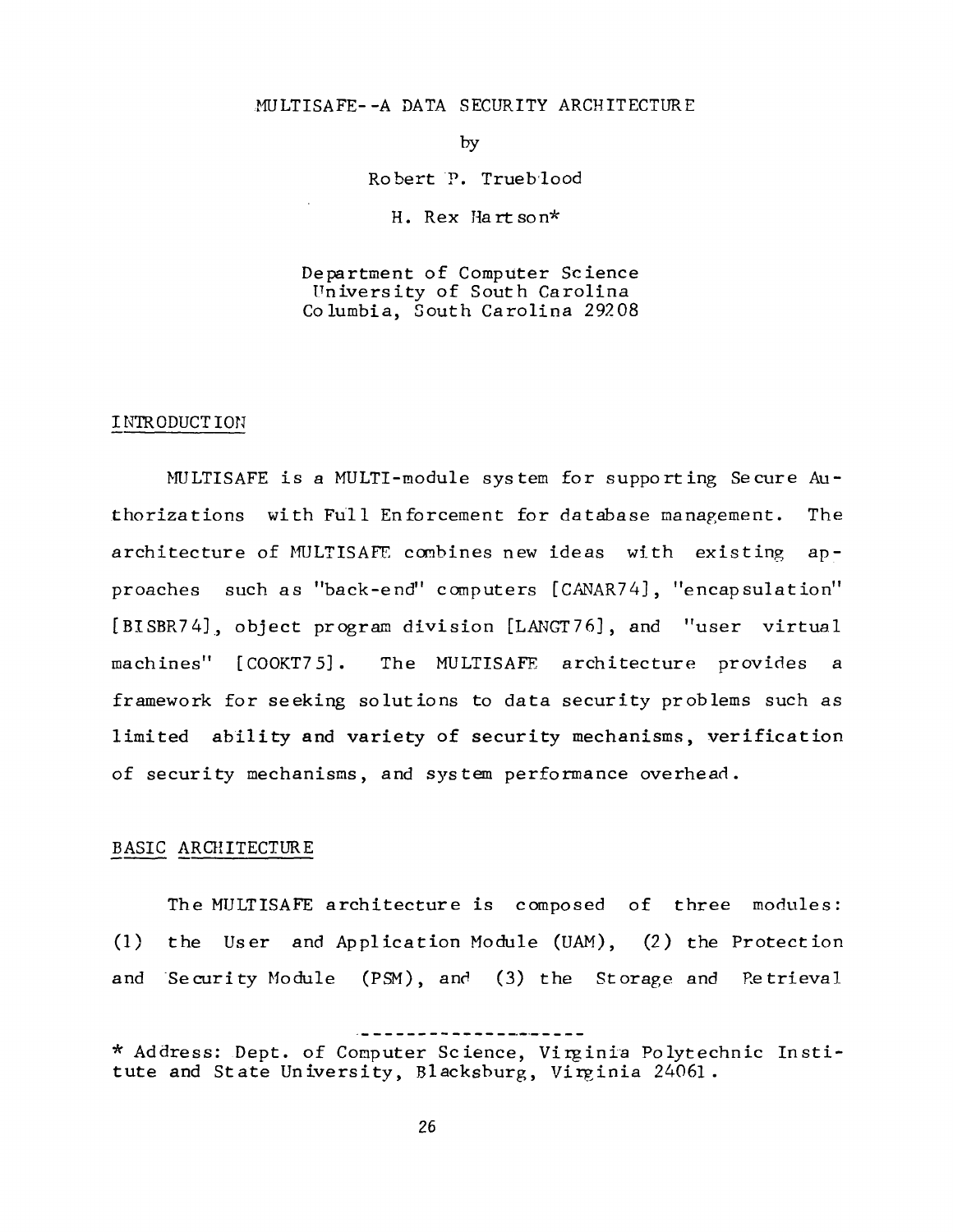Module (SRM). The UAM can support many different types of user interfaces. The SRM can support any of the three data models (relational, network, and hierarchical), or it can be a specialized database machine. MULTISAFE can be implemented on one or more processors. In an ordinary single processor system these three modules function sequentially in an interleaved fashion. In a multiprocessor system all three modules can function in a concurrent fashion. The UAM coordinates and analyzes user requests concurrently with the SRM's generation of database responses for previous requests. Simultaneously, the PSM performs security checks on the system's activities. In the remainder of this note the multiprocessor view is used.

The basic multiprocessor architecture for MULTISAFE is illustrated in the figure below. Three separate processors are



Basic Architecture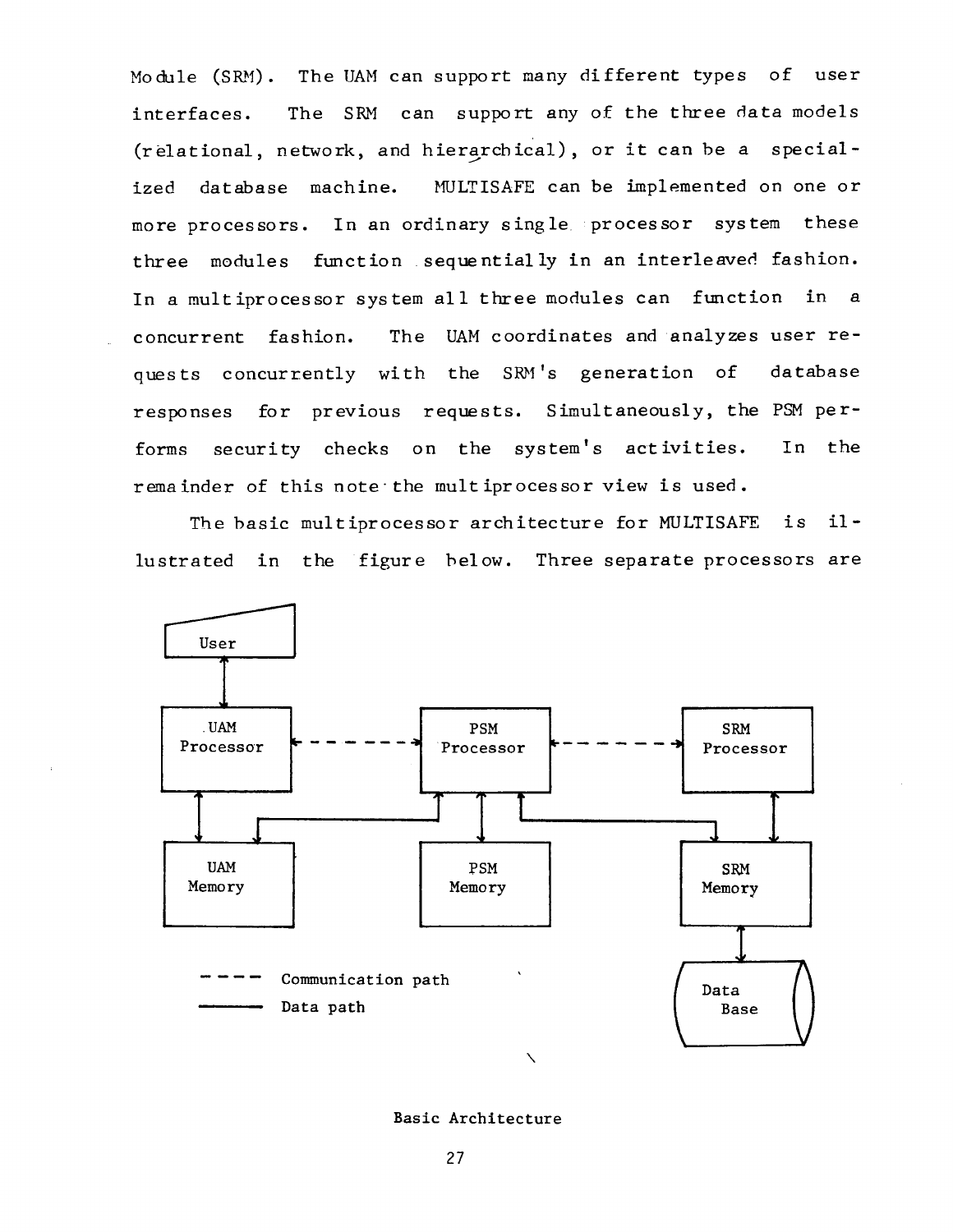connected to three separate primary random access memories, utilizing a multiport, private memory organization [ENSLP77]. This organization permits the PSM processor to access (read/write) all three memories while the UAM and SRM processors are restricted to their own memories. The effect is module isolation by physical boundaries.

# FRAMEWORK FOR SOLUTIONS

The MULTISAFE architecture provides a useful framework for formulating solutions to the three data security problems in the following manner. Solutions for the first problem, limited ability and variety of security mechanisms, are fostered by the provision of a dedicated processor and memory for efficiently implementing and executing sophisticated mechanisms. The PSM can support numerous security mechanisms and techniques such as formularies [HOFFL71], or predicate-based models of protection [HARTH7], as well as encryption, history keeping, security auditing, and inference controls.

The physical isolation of modules described earlier constrains all intermodule communication to well-defined channels and eliminates all "back door" access paths in the software. As a consequence, security depends upon the correctness of the mechanisms within the PSM and upon the correctness of intermodule communication. Verifying the correctness of the authorization and enforcement processes of the PSM can now be isolated as a separate endeavor. Currently available procedures can then be applied to show that the specifications of these processes do not violate protection policies (axioms) and that the programs are

28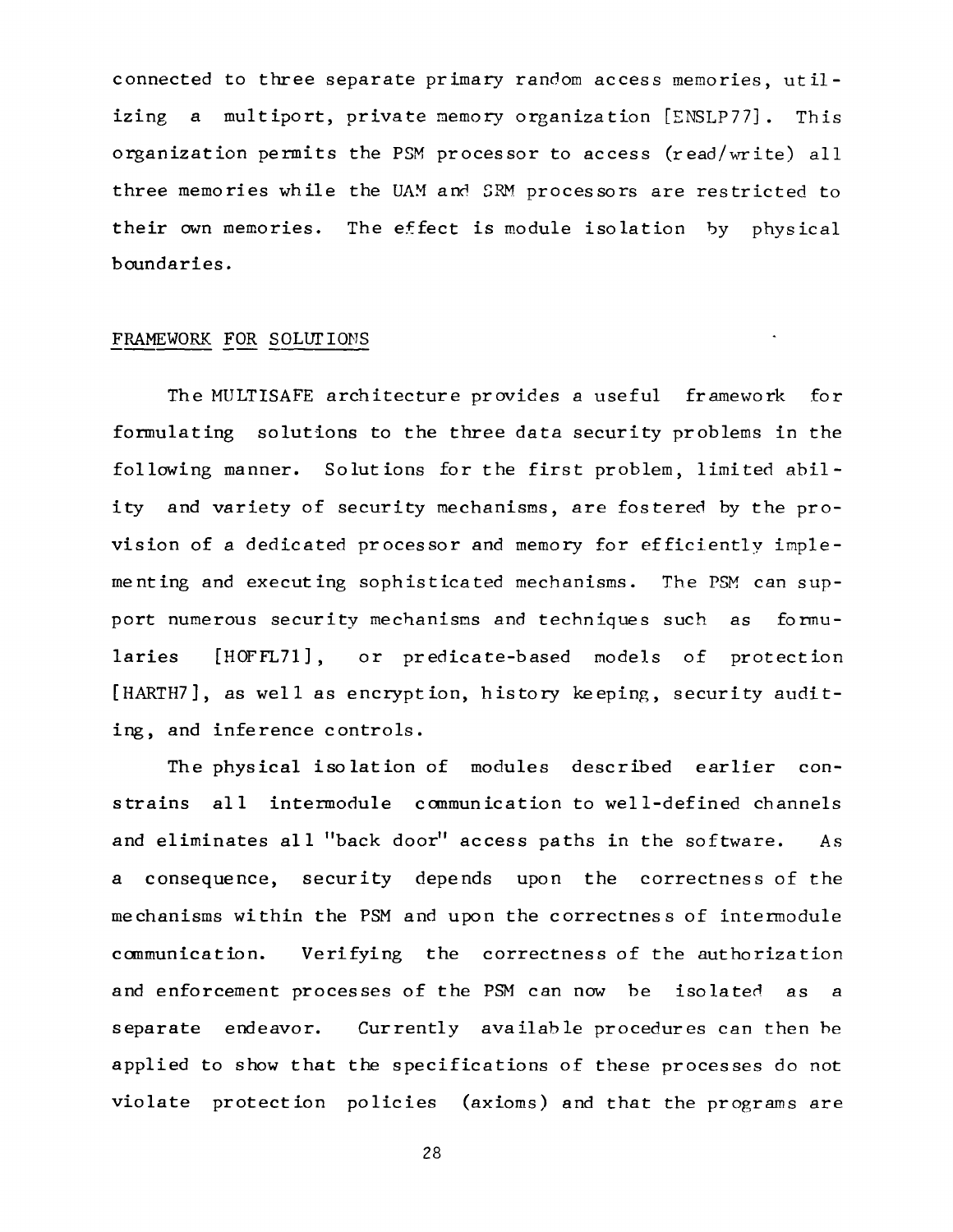faithful to the specifications.

The correctness verification of intermodule communication, in the general case, can be made more difficult by the addition of process concurrency. However, the architecture of MULTISAFE has been designed with an overriding concern for the simplicity of intermodule communication, because of its importance to security. First, coupling among the modules is extremely loose. This eliminates the concerns about synchronization which occur, for example, with semaphores and similar interprocess signals.

Next, all three modules operate quite independently, each being driven by request and response messages in its input queue. When, in order to continue with its current process, a module A needs a function performed by module B, module A puts its process to sleep, sends a request message to module B, and continues with other work. Eventually, B will select the message from its queue, compute the function, and respond into A's input queue. When A finishes its current task and looks in its queue for another one, it will find the results for B's function. A can then reinstate the original process and continue its processing. Therefore, the order of messages in the queue is not important with regard to correctness or synchronization. Correctness of inter-module communication depends on three very simple processes: a control loop (for selecting items from a queue), a sending loop, and a receiving loop. The important parts of each of these processes require a page or less of straightforward code. The messages are encapsulated as abstract data types to maintain their integrity and security. Further, all three MUL-TISAFE modules use the same set of inter-module communication

29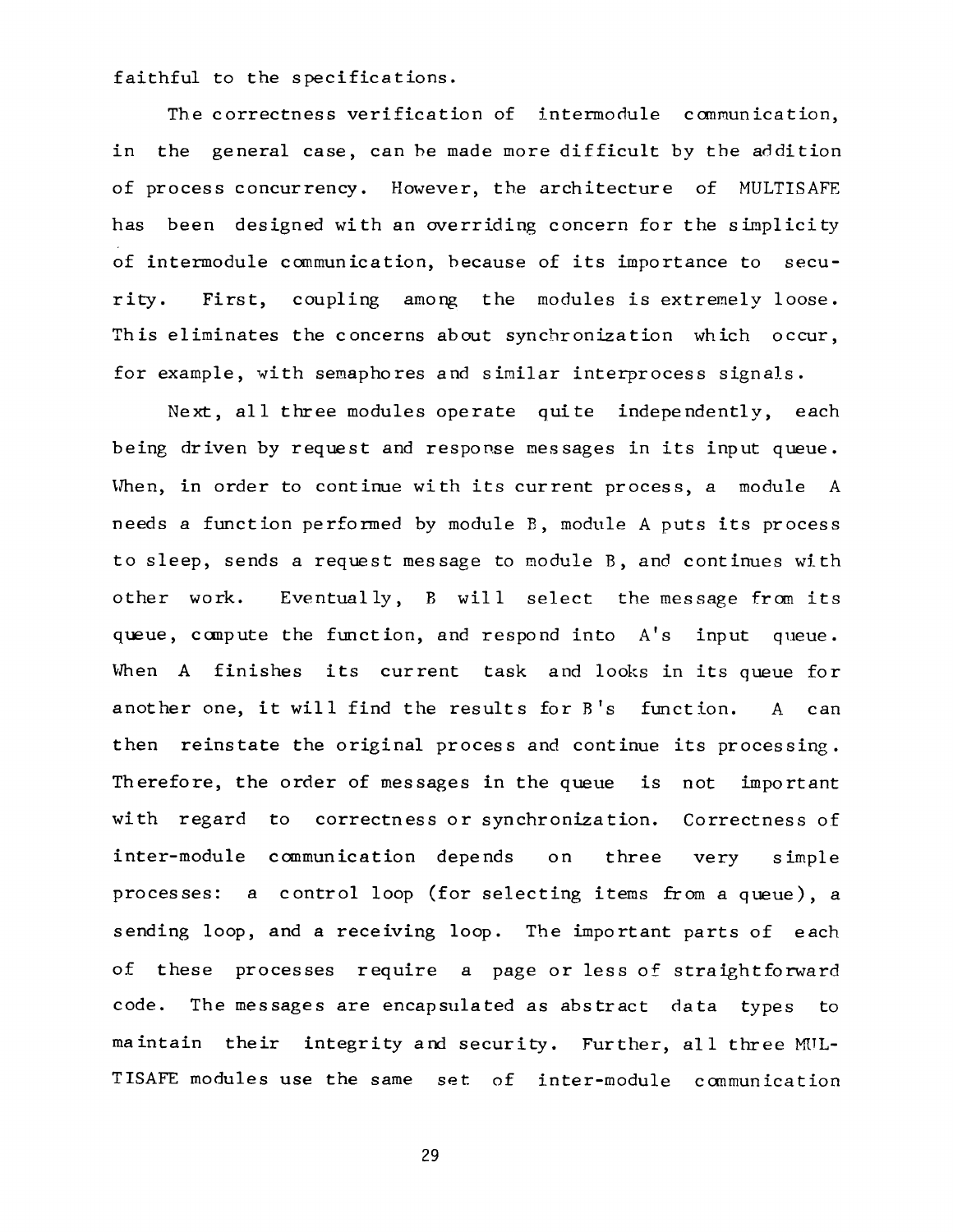programs, so that verification needs to be done only once for the whole system.

The procedures have been designed and specified in [TRUER81]. The verification step was not taken; program verification is not part of this research. However, the methodology for doing this verification is now well established elsewhere in the literature.

In some systems, performance overhead, the subject of the third problem area, can be as low as~ 10% or less. However, it has been reported in [WOODF74] that meticulous data-dependent security checking can impose up to a 200% performance penalty. The MULTISAFE architecture counteracts such burdensome performance degradation through concurrent processing of the three modules. In addition, the communication bottlenecking typically found in multiprocessor systems is overcome by dividing intermodule messages into two parts: a fixed length message descriptor and a variable length message text. Message descriptors flow from processor to processor while message text flows directly from memory to memory. A simulation study of MULTISAFE performance is given in [TRUER80], and a analytic performance model is being studied at USC. Some work is also presently being conducted at VPI & SU on cost functions for MULTISAFE protection performance analysis.

### A CKN OWLED GEMENT

The authors gratefully acknowledge contributions to TISAFE by Johannes J. Martin of VPI & SU.  $1$ <sup>UL-</sup>

30